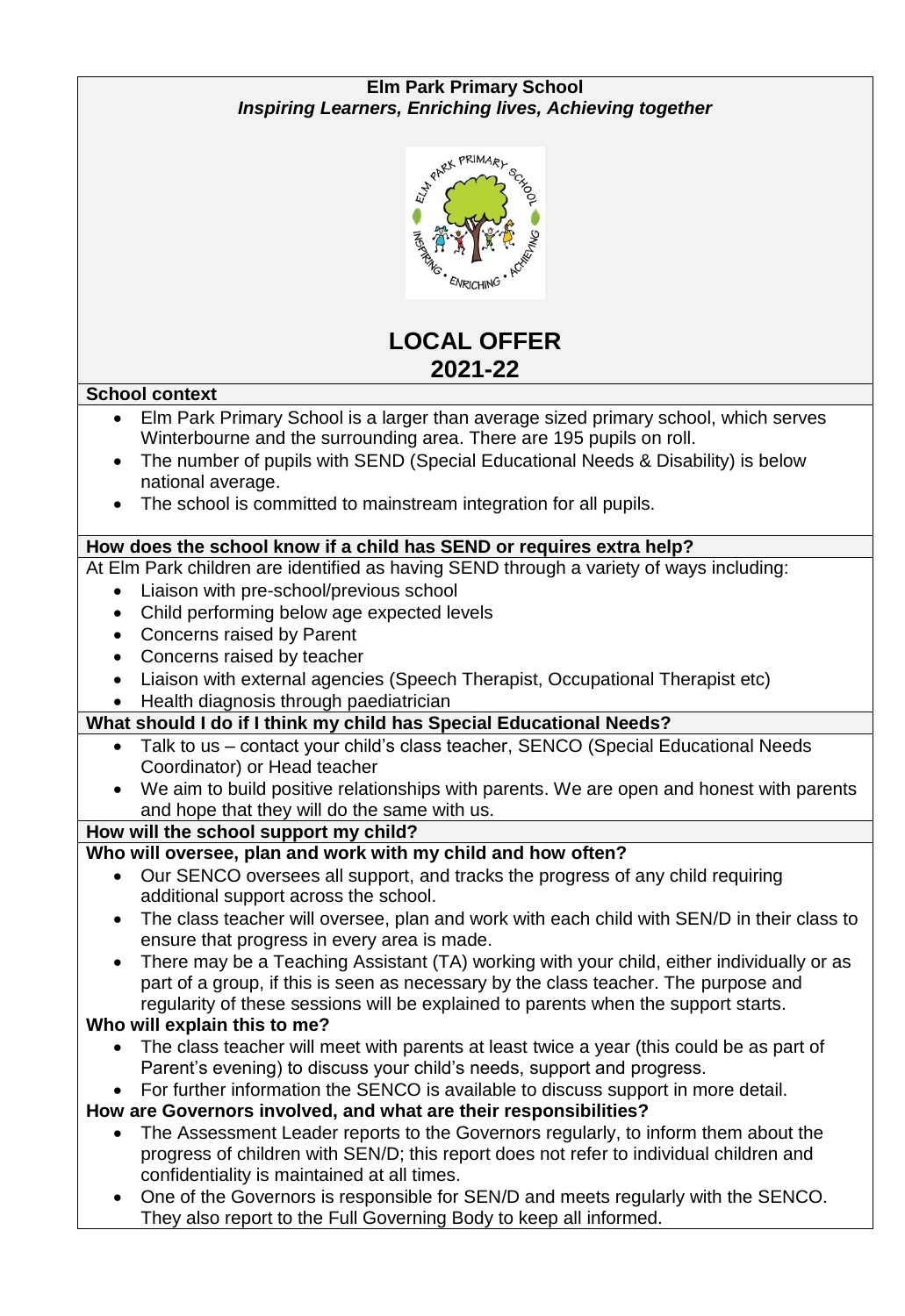| The Governors agree priorities for spending, with the overall aim that all children receive                                                                                                                                                                                                                                                                                                                                       |  |
|-----------------------------------------------------------------------------------------------------------------------------------------------------------------------------------------------------------------------------------------------------------------------------------------------------------------------------------------------------------------------------------------------------------------------------------|--|
| the support they need in order to make progress.                                                                                                                                                                                                                                                                                                                                                                                  |  |
| How will the curriculum be matched to my child's needs?                                                                                                                                                                                                                                                                                                                                                                           |  |
| Work within class is pitched at an appropriate level so that all children are able to access                                                                                                                                                                                                                                                                                                                                      |  |
| according to their specific needs. Typically, this might mean that in a lesson there would                                                                                                                                                                                                                                                                                                                                        |  |
| be three different levels of work set for the class; however on occasions this will be                                                                                                                                                                                                                                                                                                                                            |  |
| differentiated individually.                                                                                                                                                                                                                                                                                                                                                                                                      |  |
| How will I know how my child is doing, and how will you help me to support my child's                                                                                                                                                                                                                                                                                                                                             |  |
| learning?                                                                                                                                                                                                                                                                                                                                                                                                                         |  |
| We offer an open-door policy; you are welcome to make an appointment to meet with<br>either the class teacher in the first instance and, if required, the SENCO to discuss your<br>child's progress. We can offer advice and practical strategies for helping your child at<br>home.                                                                                                                                              |  |
| We believe that your child's education should be a partnership between parents and<br>$\bullet$<br>teachers; therefore we aim to keep communication channels open and communicate<br>regularly, especially if your child has complex needs. This could involve phone-calls,<br>home/school books or face-to-face meetings.                                                                                                        |  |
| If your child is on the SEND register, they may have an Pupil passport which will have<br>individualised targets. These targets are discussed at least 3 times a year, and parents<br>are given a copy of the pupil passport. The targets set are SMART (Specific, Measurable,<br>Achievable, Realistic, Time-scaled).                                                                                                            |  |
| If your child has complex SEND, or a Statement of SEND (by September 2017 this will<br>change to an Education, Health and Care plan), an annual formal meeting will take place<br>to discuss your child's progress and a report will be written.                                                                                                                                                                                  |  |
| As a school we measure children's progress in learning against National expectations<br>and age related expectations. The class teacher assesses each child continually, and<br>notes areas where they are improving, and where further support is needed. As a school,<br>we track children's progress from entry at Reception through to Year 6, using a variety of<br>different methods including Age Related Expectations.    |  |
| Children who are not making expected progress are picked up through Pupil Progress<br>Meetings with the class teacher, SENCO and Senior Leadership Team. In these meeting<br>a discussion takes place concerning why individual children are experiencing difficulty<br>and what further support can be given to aid their progression.                                                                                           |  |
| When the child's pupil passport is reviewed, comments are made against each target to<br>show what progress the child has made. If the child has not met the target, the reasons<br>for this will be discussed, then the target may be adapted into smaller steps or a different<br>approach may be tried to ensure the child does make progress.                                                                                 |  |
| What support will there be for my child's overall wellbeing?                                                                                                                                                                                                                                                                                                                                                                      |  |
| We are an inclusive school; we welcome and celebrate diversity. All staff believe that self-<br>esteem is crucial to a child's well-being. We have a caring, understanding staff team<br>looking after our children.                                                                                                                                                                                                              |  |
| The class teacher has overall responsibility for the pastoral, medical and social care of<br>every child in their class; therefore this is always a parents' first point of contact. If further<br>support is required, the class teacher liaises with the SENCO for further advice and<br>support. This may involve working alongside outside agencies such as Health and Social<br>Services, and/or the Behaviour Support Team. |  |
| How does the school manage the administration of medicines?                                                                                                                                                                                                                                                                                                                                                                       |  |
| The school has a clear policy regarding the administration and managing of medicines on                                                                                                                                                                                                                                                                                                                                           |  |
| the school site.                                                                                                                                                                                                                                                                                                                                                                                                                  |  |
| How does the school support behaviour and attendance?                                                                                                                                                                                                                                                                                                                                                                             |  |
| As a school we have a positive approach to all types of behaviour, with a clear policy and                                                                                                                                                                                                                                                                                                                                        |  |
| reward system that is followed by all staff and pupils.                                                                                                                                                                                                                                                                                                                                                                           |  |
| If a child has behavioural difficulties a Behaviour Support Plan (BSP) may be drawn up to<br>identify the specific issues, relevant support put in place, and targets set for improvement.                                                                                                                                                                                                                                        |  |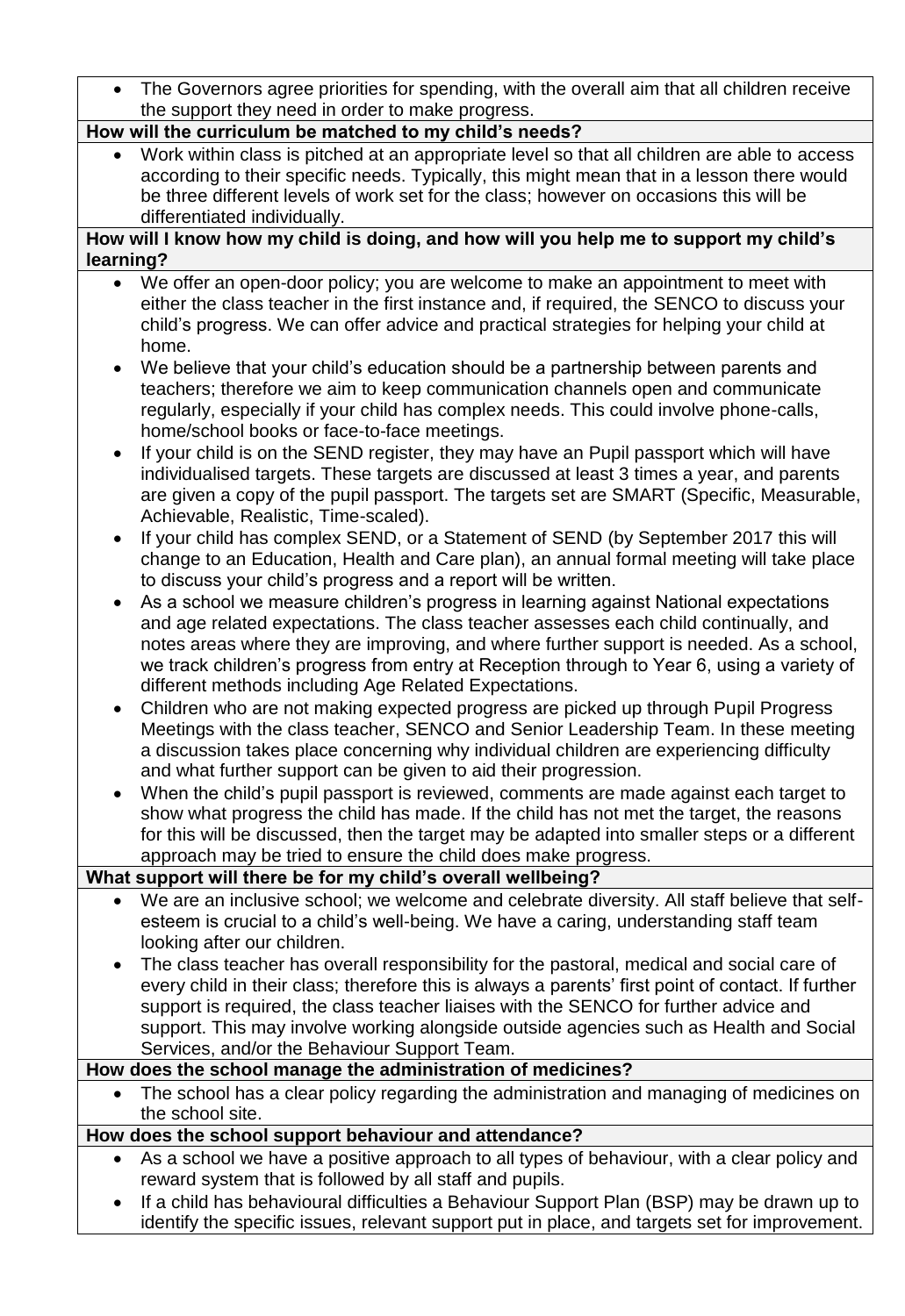The school may also purchase support and advice from the local authority Behaviour Support Team. After any behaviour incident we expect the child to reflect on their behaviour with an adult; we call this a 'debrief'. This helps to identify why the incident happened, and what the child needs to do differently next time to change and improve their behaviour. Attendance of every child is monitored by the Head Teacher and the Education Welfare Officer. Lateness and absence are recorded, monitored and followed up. Good attendance is encouraged and rewarded throughout the school for individuals. **How will my child be able to contribute their views?** We value and celebrate each child being able to express their views on all aspects of school life. This is usually carried out through the School Council, which has an open forum for any issues or viewpoints to be raised. Children who have Pupil Passports discuss and set their targets with their parent and class teacher. **What specialist services are available to the school?** External agencies include: • Behaviour Support Team • Inclusion Support Team • Educational Psychology • Occupational Therapy • Speech and language Therapy CAMHs (Child & Adolescent Mental Health) • Supportive Parents • School Nurse  $-$  GPs • Community Paediatrician Social Services • Parent Support Advisor **What training have staff had / are staff having?** • Lego Therapy Talk Boost • Zones of regulation Dyslexia-friendly classrooms • Nurture Group training Autism training • Speech and Language programmes • Family support Terminal illness and bereavement • Effective listening • Pyramid transition • Pyramid for parents Learning mentor Delivering reading, phonics and maths support programmes Supporting children with anxiety Positive behaviour management **How will my child be included in activities outside of the classroom, including school trips?** All children are included in all parts of the school curriculum, and we aim for all children to be included on school trips. We will provide the necessary support to ensure that this is successful.

 A risk assessment is carried out prior to any off-site activity to ensure everyone's health & safety will not be compromised. On the rare occasion that it is considered unsafe for a